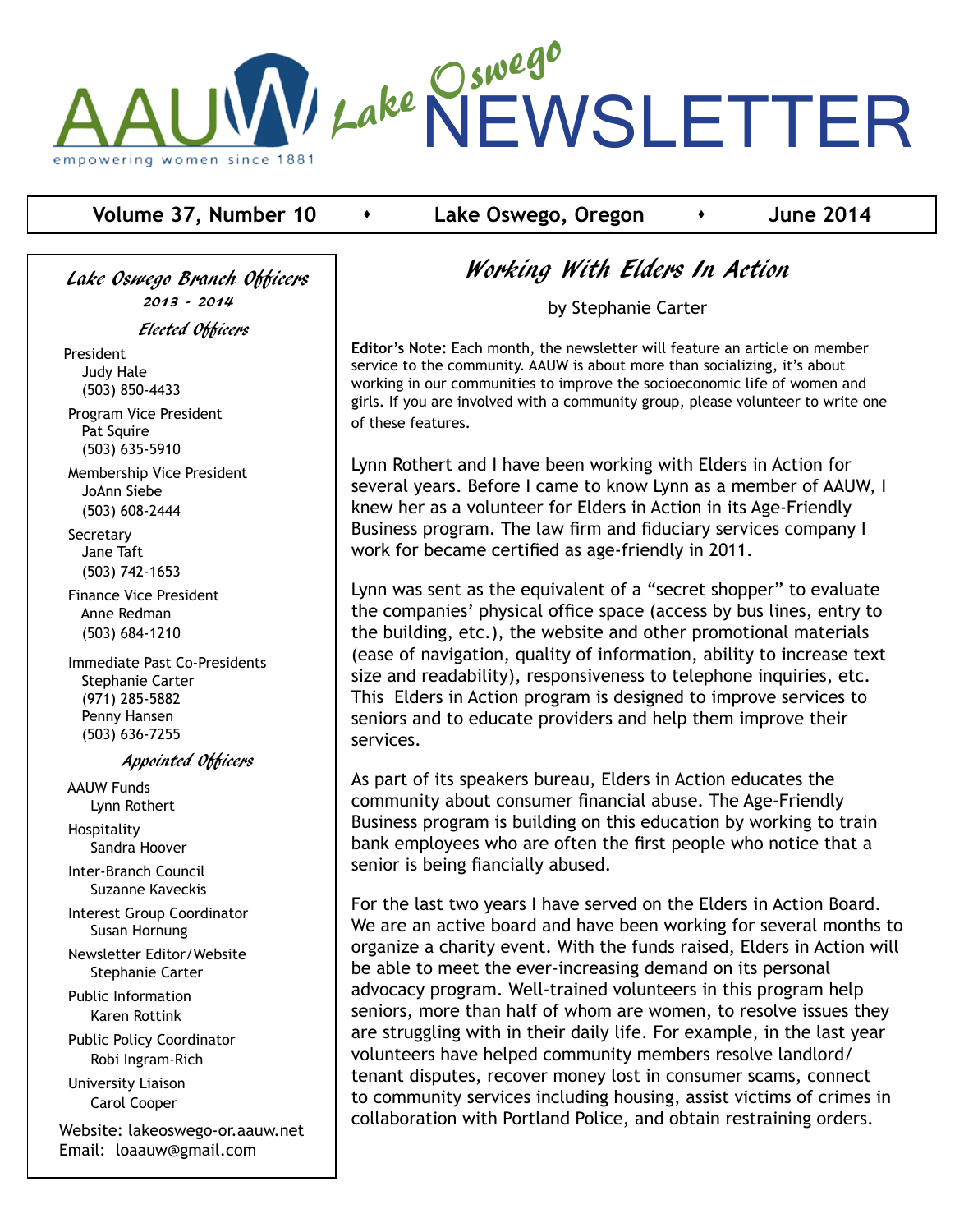#### **Page 2 b 1 June 2014**



Judy Hale with dog, Ruby

Hale & Hearty

by Judy Hale, President

We have had a busy time with the convention and tea in April, followed by the luncheon and installation of officers in May. Now we have to focus on getting organized for next year.

We installed two board members at the luncheon, JoAnn Siebe (membership chair) and Anne Redman (treasurer). They are both beginning another term in their positions.

Our board will be the same with one exception, Suzanne Kaveckis. She has been our Interbranch Council representative for nine years. We were fortunate that she agreed to stay one last year to help us with our assigned tasks at the Oregon/ Washington states convention.

Lake Oswego was responsible for table decorations and door prizes at two events, dinner on Saturday and lunch on Sunday. Everyone who attended our Lake Oswego tea saw our centerpiece for Saturday night. We had bowls of jelly beans with three miniature flags: State of Oregon, State of Washington and the logo of the convention "Bridging the Columbia."

For lunch the next day, we used oranges and daisies. Both were very successful centerpieces.



Centerpiece committee, left to right: Suzanne Kaveckis, Penny Hansen, Judy Hale, Karen Rottink



Suzanne has done a great job representing Lake Oswego at the Interbranch Council, but now we are looking for a replacement. If you are interested, please give Suzanne or me a call. It is an interesting and important assignment and would give you a chance to meet many new people.

The Board will have a planning session in June to decide on programs and plans for next year. Please feel free to call any board member if you have an idea you would like the Board to consider or something you would like to see happen next year.

One thing you can do to really help our Branch is to pay your dues in a timely manner. Please use the form on page 4 of this newsletter.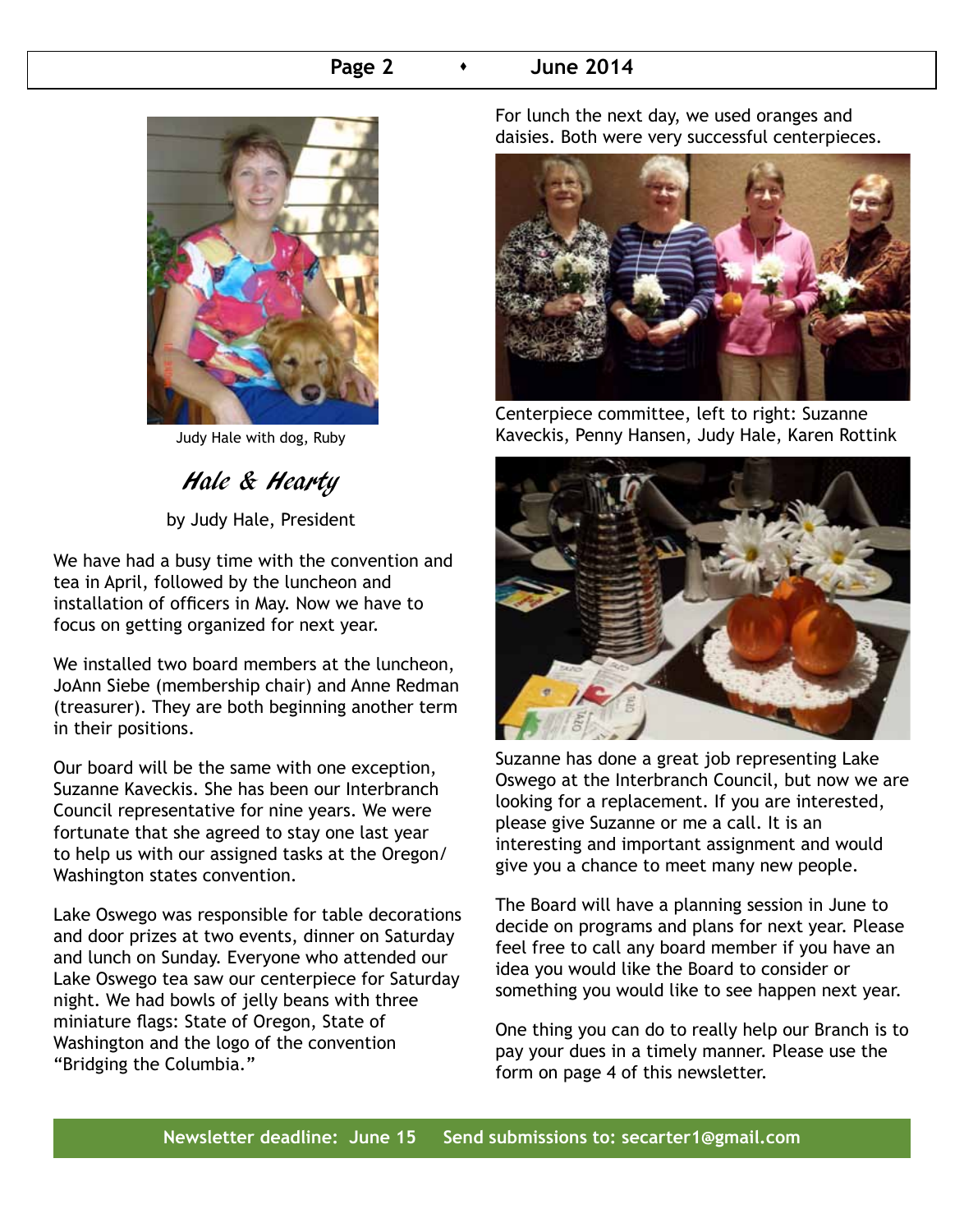### **Page 3**  $\rightarrow$  June 2014

## Named Gift Honoree 2014: Anne Redman



by Penny Hansen

Being designated as a Named Gift Honoree is a very special honor in AAUW. The award is reserved for members who have made extraordinary gifts of time and hard work to the branch and AAUW. The award signifies that branch members contributed a total of at least \$750 to AAUW Funds in the name of the honoree.

For 2013 – 2014 our Named Gift Honoree is Anne Redman. Anne joined AAUW in 2011 and immediately became Financial Vice President, a position she has served in since that time.

Even prior to joining AAUW Anne was donating her stationery and jewelry to our fund raisers. Her jewelry designs are still a part of our silent auctions. She also donates her color printer to print our newsletter for those members who are unable to access it online and prints other public relations documents. Whenever we need a helping hand she has been willing to pitch in.

Congratulations Anne and thank you for all of your contributions to AAUW.

#### More About Anne

Anne's interests are varied. With a degree from Portland State University in geology she added another certification in gemology. She pursued an interest in electrical engineering and was active in that capacity in her brother's business. Drawing, sketching, painting, fabric design and now jewelry design are among her favorite hobbies. Through the Master Gardner program she continued to advance her interest in plants and gardening. Reading art history and gardening books fill many hours. You can find her at our monthly Branch's Murder by the Book group.



Penny Hansen honoring Anne Redman at the May luncheon.



Left to right: Judy Hale, Annie Arkebauer, Muriel **Woolley**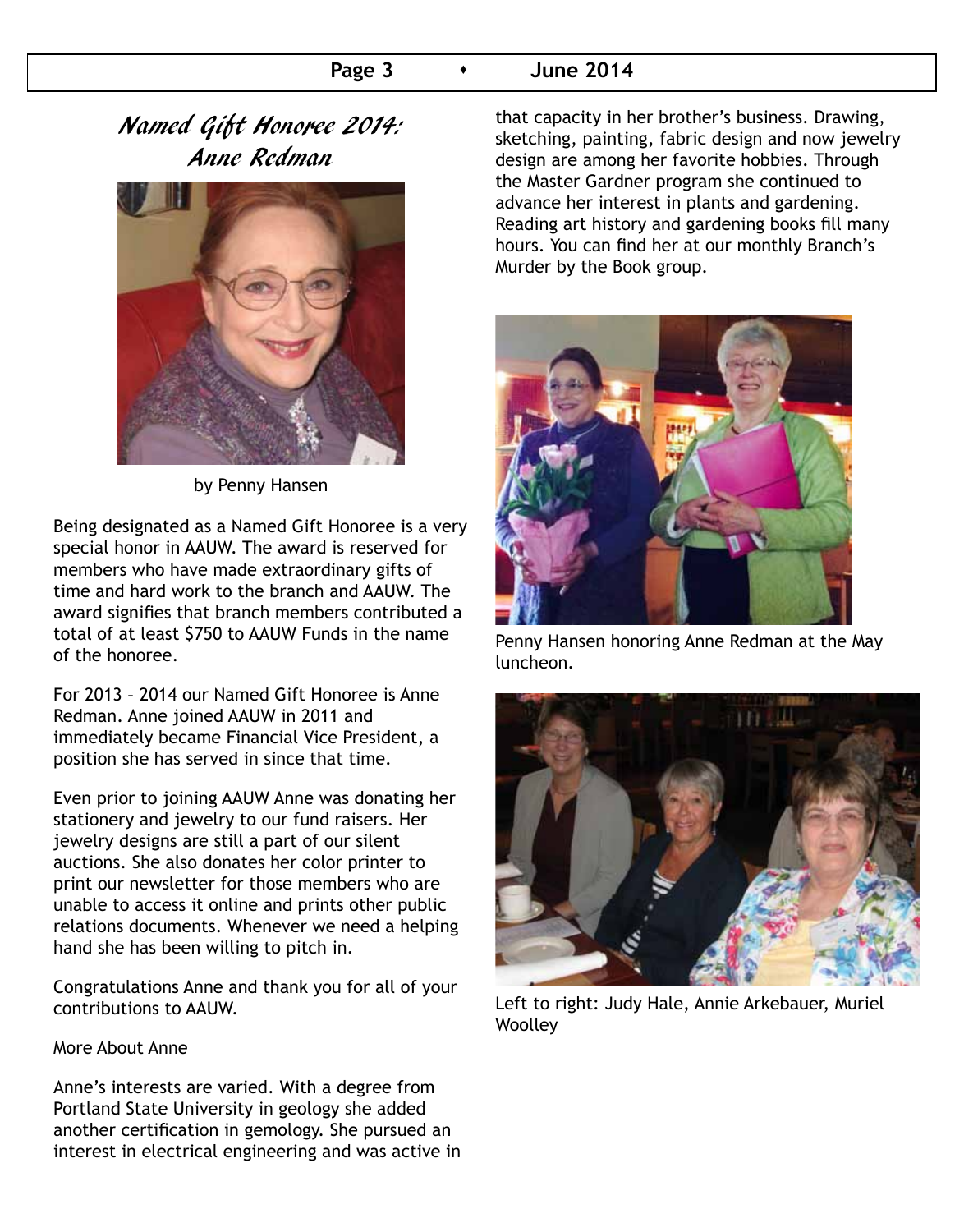#### **Page 4 b 1 June 2014**

## May Luncheon: Fun & Inspirational

by Pat Squire

"Encourage women you know to run for office!" was the message from Congresswoman Darlene Hooley, the keynote speaker at the annual luncheon on May 10 at Bugatti's Ristorante.

Hooley, in an informal talk, described her political career as being motivated originally by an issue important to her, and later by encouragement from others. She ran for West Linn City Council because her child was hurt on a cement pad on a playground, and she wanted to change that. Some years later, after serving in the Oregon legislature and during her term on the Clackamas County Board of Commissioners, she was called by then Vice President Al Gore to run for Congress.

She served the Fifth Congressional District, the largest and most diverse district in the state, for 12 years. The best way to get women elected, she says, is to encourage people you know to run. With that encouragement and support from other women, we can make things happen. Hooley's remarks resonated with the audience and members had a good chance to chat with her before and after her talk.

Cynthia Rauscher, AAUW Oregon President, made remarks about the importance of AAUW's work, and officially installed two officers for two-year terms: Finance Vice President Anne Redman, and Membership Vice President JoAnn Siebe. Lake Oswego President Penny Hansen presented Anne Redman as the Named Gift Honoree for 2014 for her dedication and support to AAUW.

The well-attended luncheon gave members a chance to chat with each other, see people we haven't seen in a while, enjoy delicious Italian food and recognize officers and each other. It was a fun and festive occasion.



Left to right: Pat Squire with Congresswoman Darlene Hooley



From left to right: State President Cynthia Rauscher installed our officers, JoAnn Siebe and Anne Redman.



Left to right: Shirley Ward, Irene Romero and Barbara Buckley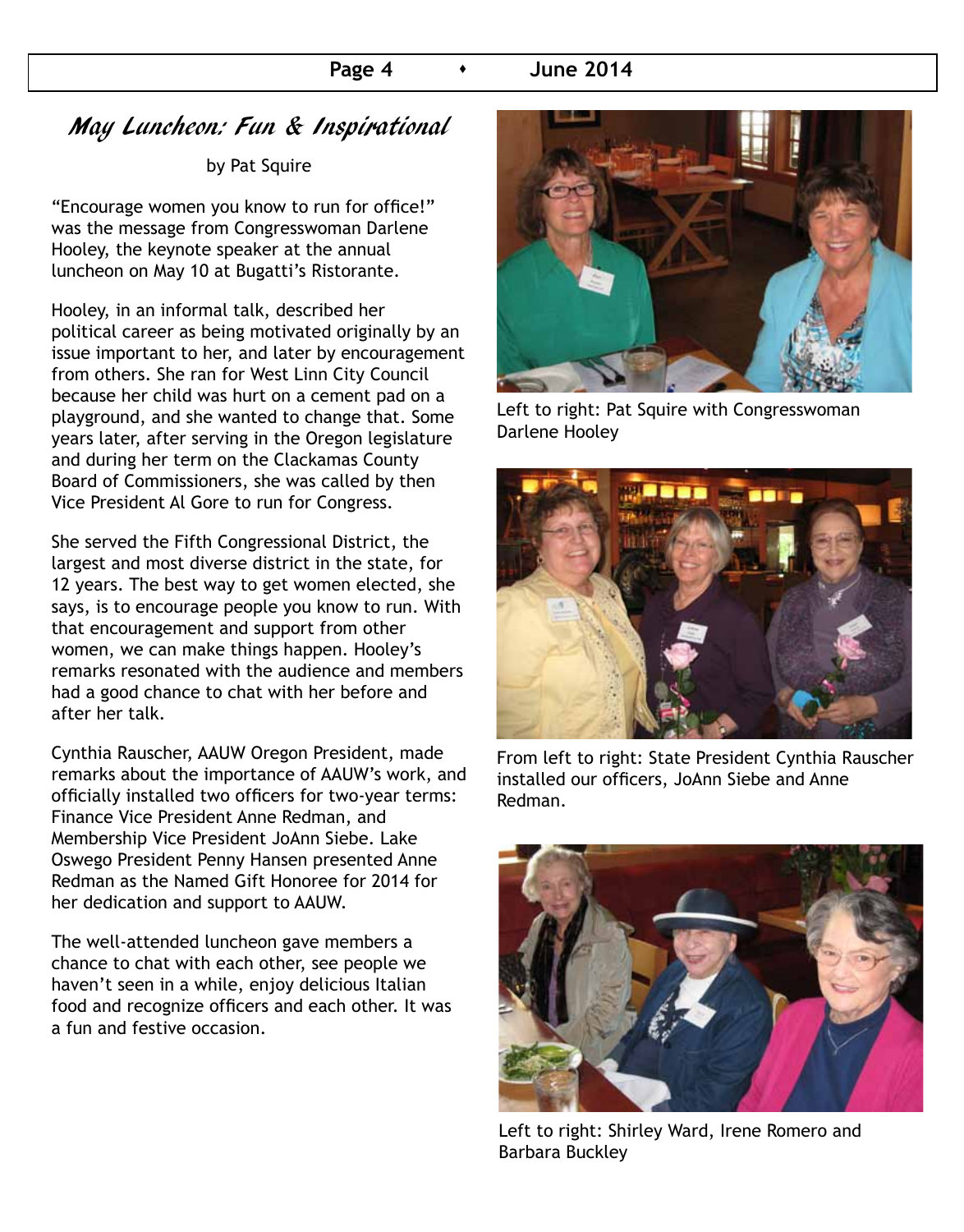| - - - |  |  |
|-------|--|--|
|       |  |  |

### AAUW Lake Oswego Branch Membership Application and Dues Statement 2014-15

Please print. Highlight any additions, changes or corrections.

| Email <u>_______________________________</u>                                                                                                                                                                                                                        |                                                                                                                                               |                                                                                                              |                                                                                                                                                                                                                                                                                                                                                                                  |  |  |  |
|---------------------------------------------------------------------------------------------------------------------------------------------------------------------------------------------------------------------------------------------------------------------|-----------------------------------------------------------------------------------------------------------------------------------------------|--------------------------------------------------------------------------------------------------------------|----------------------------------------------------------------------------------------------------------------------------------------------------------------------------------------------------------------------------------------------------------------------------------------------------------------------------------------------------------------------------------|--|--|--|
|                                                                                                                                                                                                                                                                     |                                                                                                                                               |                                                                                                              |                                                                                                                                                                                                                                                                                                                                                                                  |  |  |  |
|                                                                                                                                                                                                                                                                     |                                                                                                                                               |                                                                                                              |                                                                                                                                                                                                                                                                                                                                                                                  |  |  |  |
|                                                                                                                                                                                                                                                                     |                                                                                                                                               |                                                                                                              |                                                                                                                                                                                                                                                                                                                                                                                  |  |  |  |
|                                                                                                                                                                                                                                                                     |                                                                                                                                               | Please put additional degrees on back of page or add note.                                                   |                                                                                                                                                                                                                                                                                                                                                                                  |  |  |  |
| New<br>$\Box$                                                                                                                                                                                                                                                       |                                                                                                                                               |                                                                                                              | $\Box$ Renewing $\Box$ Life $\Box$ Honorary Life $\Box$ Dual $\Box$ Student                                                                                                                                                                                                                                                                                                      |  |  |  |
| Please make checks payable to: AAUW Lake Oswego Branch<br>\$49 National Association Dues<br>\$16 State Dues<br>\$17 Branch Dues                                                                                                                                     |                                                                                                                                               |                                                                                                              | *\$46 of your annual dues is tax<br>deductible. \$3 supports our<br>lobby efforts and \$1 is for the<br>Oregon Newsletter. Your dues                                                                                                                                                                                                                                             |  |  |  |
| -----------------------<br>\$82 Total Dues*                                                                                                                                                                                                                         |                                                                                                                                               |                                                                                                              | may be deductible as a business<br>expense.                                                                                                                                                                                                                                                                                                                                      |  |  |  |
| \$25 Student Affiliate Dues**<br>Amount enclosed ____________                                                                                                                                                                                                       |                                                                                                                                               |                                                                                                              | **Student dues-undergraduate<br>only, \$16 is tax deductible.                                                                                                                                                                                                                                                                                                                    |  |  |  |
|                                                                                                                                                                                                                                                                     |                                                                                                                                               |                                                                                                              | Participate! Share your skills and talents.                                                                                                                                                                                                                                                                                                                                      |  |  |  |
| <b>SKILLS</b><br>Computer<br>Design/Graphics<br>Database Management<br>Web site maintenance<br><b>Desktop Publishing</b><br><b>Newsletter Editor</b><br>Photography<br>Writing/Editing<br><b>Table Decoration</b><br><b>Food Preparation</b><br><b>Fund Raising</b> | <b>BRANCH SUPPORT</b><br>Monthly programs & Events<br>Set up/Take Down<br>Greeter at events<br><b>Food Preparation</b><br><b>Holiday Gala</b> | Newsletter Distribution<br><b>Publicity Distribution</b><br><b>Directory Management</b><br>New member friend | <b>INTEREST GROUPS</b><br><b>Book Groups</b><br>____ 2nd Wednesday - noon<br>____ 3rd Thursday - morning<br>_____ 4th Tuesday - evening<br>4th Thursday - evening<br>4th Friday - evening<br><b>Bridge Groups</b><br>Laffalot, 2nd, 4th Monday<br>3rd Wednesday<br>Other<br><b>Eat Ethnic</b><br>___ Delightful Dining<br>____ Explore Northwest<br><b>Portland Center Stage</b> |  |  |  |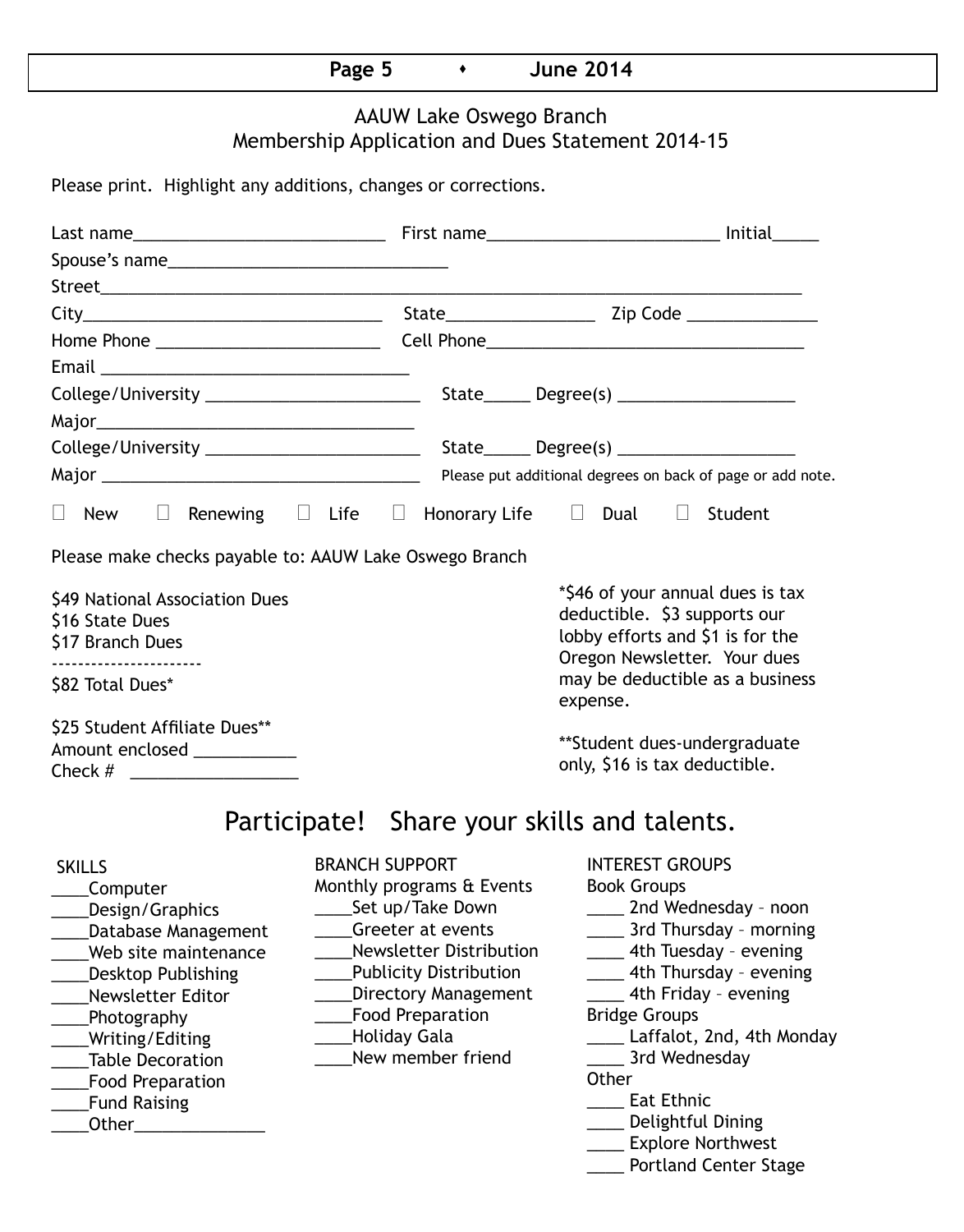| Page 6 |  | <b>June 2014</b> |
|--------|--|------------------|
|--------|--|------------------|

### 2014 LO AAUW Donation Form

Name was also as  $\sim$  100  $\mu$  and  $\mu$  and  $\mu$  and  $\mu$  and  $\mu$  and  $\mu$  and  $\mu$ 

City/State/Zip \_\_\_\_\_\_\_\_\_\_\_\_\_\_\_\_\_\_\_\_\_\_\_\_\_\_\_\_\_\_\_\_\_\_\_\_\_\_\_\_\_\_\_\_

Address \_\_\_\_\_\_\_\_\_\_\_\_\_\_\_\_\_\_\_\_\_\_\_\_\_\_\_\_\_\_\_\_\_\_\_\_\_\_\_\_\_\_\_\_\_\_\_\_\_\_

**LOCAL SCHOLARSHIP DONATION:**

\$\_\_\_\_\_\_\_\_\_\_\_ Donation Amount **—** Write check to *Lake Oswego AAUW* PLEASE NOTE: THIS DONATION IS **NOT** TAX DEDUCTIBLE

### **NATIONAL AAUW FUNDS DONATION:**

\$\_\_\_\_\_\_\_\_\_\_\_ Donation Amount **—** Write check to *AAUW Funds*

ALL NATIONAL CONTRIBUTIONS ARE FULLY TAX DEDUCTIBLE

Giving unrestricted gifts to AAUW FUNDS (#9110) provides support where needed most, but you can choose a specific fund:

**[ ] #9110 General Foundation Support — Allocated where most needed** 

[ ] #4336 Educational Opportunities Fund **—** Supports fellowships and grants

[ ] #9170 Eleanor Roosevelt Fund **—** Supports AAUW research studies

[ ] #4337 Public Policy Fund **—** Supports advocacy for laws fair to women

[ ] #3999 Legal Advocacy Fund **—** Supports legal rights for those facing discrimination

[ ] #4339 Leadership Programs Fund **—** Supports programs like NCCWSL

[ ] #4363 Oregon's Betsy McDowell Research & Projects Fund

Gifts of \$100–\$174 confer membership in the Oregon Century Club Gifts of \$175 or above confer membership in the Oregon Century Club Plus

Gifts of \$25 or more to either local scholarship or AAUW Funds may be designated to honor a friend or loved one.

This gift is a memorial (deceased) to \_\_\_\_\_\_\_\_\_\_\_\_\_\_\_\_\_\_\_\_\_\_\_\_\_\_\_\_\_\_\_\_\_\_

This gift is a tribute (living) to \_\_\_\_\_\_\_\_\_\_\_\_\_\_\_\_\_\_\_\_\_\_\_\_\_\_\_\_\_\_\_\_\_\_

Acknowledgement should be sent to:

Name \_\_\_\_\_\_\_\_\_\_\_\_\_\_\_\_\_\_\_\_\_\_\_\_\_\_\_\_\_\_\_\_\_\_\_\_\_\_\_\_\_\_\_\_\_\_\_\_\_\_\_\_

Address \_\_\_\_\_\_\_\_\_\_\_\_\_\_\_\_\_\_\_\_\_\_\_\_\_\_\_\_\_\_\_\_\_\_\_\_\_\_\_\_\_\_\_\_\_\_\_\_\_\_

**Send this form and check to: LO AAUW, PO Box 416, Marylhurst, Oregon 97036**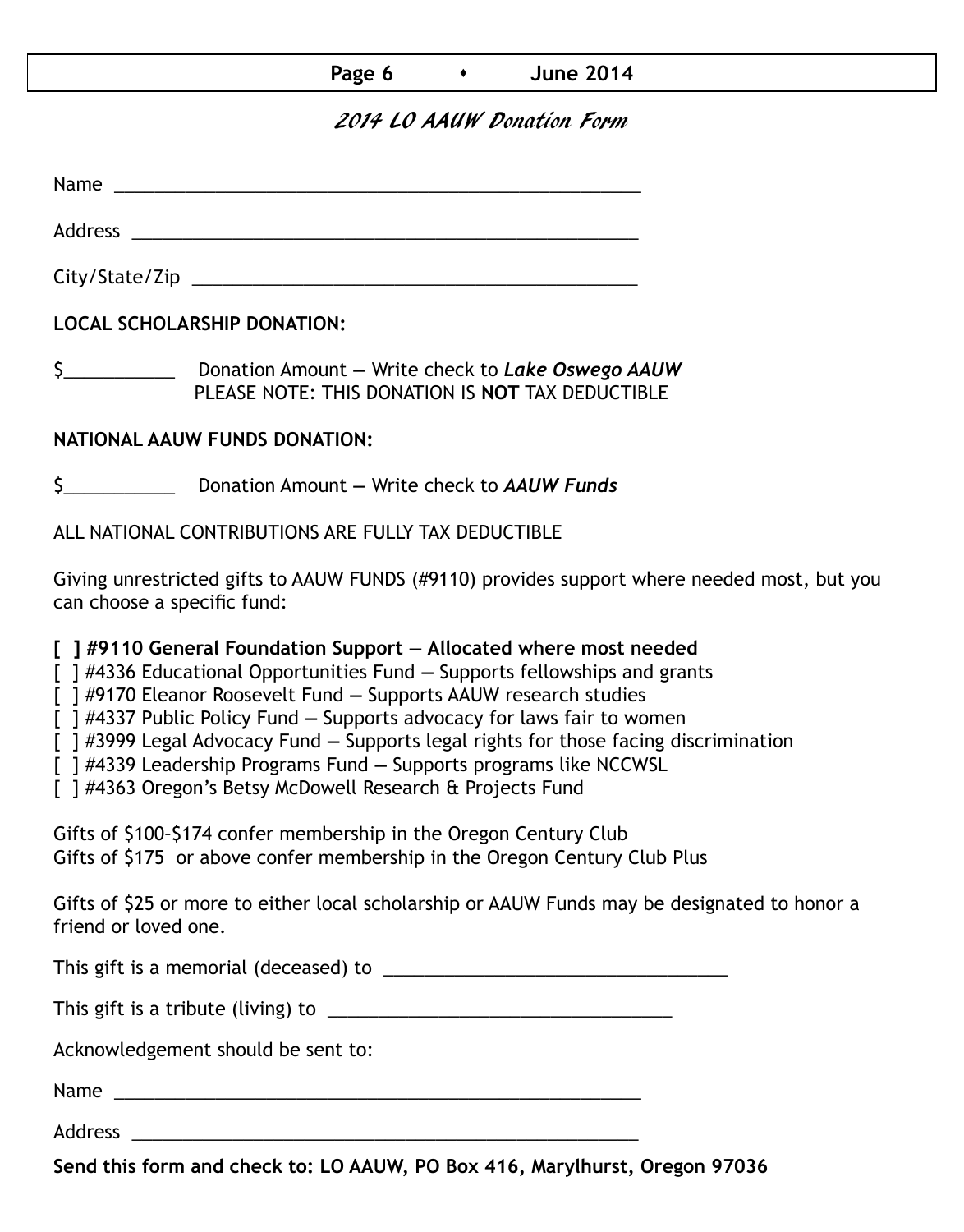### Interest Group Activities

**Tuesday Morning Books 4th Tuesday at 11:00 a.m.**

Date: June 24

Book: *Next to Love* by Ellen Feldman Location: Szechuan Kitchen, Lake Oswego Leader: Dixie Kroupa For more information, contact Dixie Kroupa, (503) 697-8028, dixie.kroupa@comcast.net

#### **Murder by the Book 2nd Wednesday at 12:00 p.m.**

#### Date: June 10

Books: *Daughter of Time* by Josephine Tey Location: 4949 Meadows Rd., Suite 400, Lake Oswego

Bring your lunch, refreshments provided. For more information, contact Jane Taft, (503) 742-1653, taft.jane@gmail.com or Stephanie Carter, (971) 285-5882, secarter1@gmail.com

#### **Book Selection**

Date: June 14, 9:30 a.m. Location: Home of Cackie Kyle Book selection followed by a potluck lunch. Please bring a salad or dessert. Contact Cackie, cvkyle@comcast.net, if you plan to attend.

#### **Interpretive Books 3rd Thursday at 9:30 a.m.**

Date: June 19 Book: *Orphan Master's Son* by Adam Johnson Leader: Laura Eyer Hostess: Donna Saffir For more information, contact Carol Zinsli, (503) 694-6181, czinsli@comcast.net or Linda Watkins, (503) 694-2334, l.and.m.watkins@gmail.com

#### **Thursday Evening Books 4th Thursday at 7:30 p.m.**

Date: June 26

Book: *Catherine the Great* by Robert K. Massie Hostess: Robi Ingram-Rich For more information, contact Sandra Hoover, (503) 635-0952, sandraleehoover@comcast.net or Suzanne Kaveckis, (503) 678-1641, ctn75492@centurytel.net

#### **Friday Books 4th Friday at 10:00 a.m.**

Date: June 27

Book: *Thomas Jefferson: The Art of Power* by Jon Meachumi Location: Market of Choice, Conf Rm, West Linn Leader: Irene Romero For more information, contact Irene Romero, (503) 657-6159, ireneromero@mac.com or Marie Ryan, (503) 274-7917, mpresq@q.com

#### **Portland Center Stage Date and Time Vary**

Season ticket holders for the Portland Center Stage's Thursday matinees will enjoy a year of musicals, dramas and comedies. For more information, contact Betty Barber, (503) 675-0594, barberbc@yahoo.com

#### **Laffalot Bridge 2nd & 4th Mondays at 1:00 p.m.**

Date: June 9 & then on hiatus for the summer Hostess: Betty Barber If you would like to be added to the substitute list, or for more information, contact Susan Hornung, susanhornung@hotmail.com

#### **Third Wednesday Bridge 3rd Wednesday at 1:00 p.m.**

Date: June 18 For more information, contact Betty Hittle, (503) 636-7034, blhittle@comcast.net

#### **Eat Ethnic**

Date: June 17 at 6:30pm Location: Pacific Pie Co., 1668 NW 23rd Ave., Portland All mates invited to join us for casual Australian food.

#### **Coordinator Needed**

If you would like to become the new group leader for Eat Ethnic, please contact Susan Hornung at susanhornung@hotmail.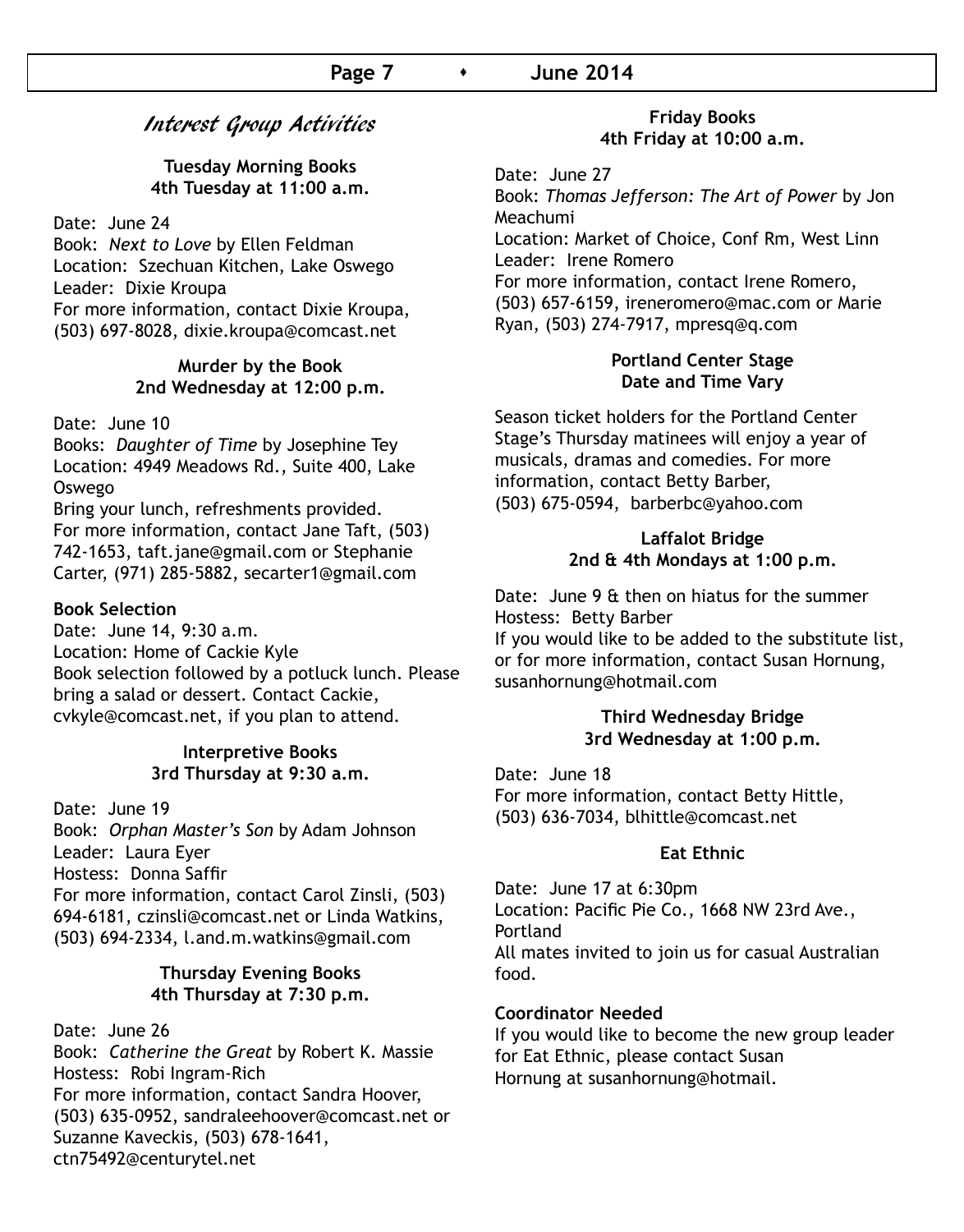

| Sunday       | Monday                         | Tuesday                                  | Wednesday                                               | Thursday                                  | Friday                       | Saturday                                           |
|--------------|--------------------------------|------------------------------------------|---------------------------------------------------------|-------------------------------------------|------------------------------|----------------------------------------------------|
| $\mathbf{1}$ | $\overline{2}$                 | $\overline{3}$                           | $\overline{\mathbf{4}}$<br>Board<br>Planning<br>Meeting | 5                                         | 6                            | $\overline{7}$                                     |
| 8            | 9<br>Laffalot<br><b>Bridge</b> | 10                                       | 11<br>Murder by<br>the<br><b>Book</b>                   | 12                                        | 13                           | 14<br>Murder by<br>the Book<br>Planning<br>Session |
| 15           | 16                             | 17<br>Eat<br>Ethnic                      | 18<br>Third<br>Wednesday<br><b>Bridge</b>               | 19<br>Interpretive<br><b>Books</b>        | 20                           | 21                                                 |
| 22           | 23                             | 24<br>Tuesday<br>Morning<br><b>Books</b> | 25                                                      | 26<br>Thursday<br>Evening<br><b>Books</b> | 27<br>Friday<br><b>Books</b> | 28                                                 |
| 29           | 30 <sup>°</sup>                |                                          |                                                         |                                           |                              |                                                    |

#### **Delightful Dining**

Date: July 26, 4:30 p.m. Location: Home of Martha Schrader Celebrate summer with an al fresco gathering. More details will follow. As always, participants share the cooking and the costs. Please contact Jane Taft (taft.jane@gmail.com or 503-742-1653) if you plan to attend.

#### AAUW'S Mission

Advancing equity for women and girls through advocacy, education, and research.

#### AAUW's Value Promise

By joining AAUW, you belong to a community that breaks through educational and economic barriers so that all women have a fair chance.